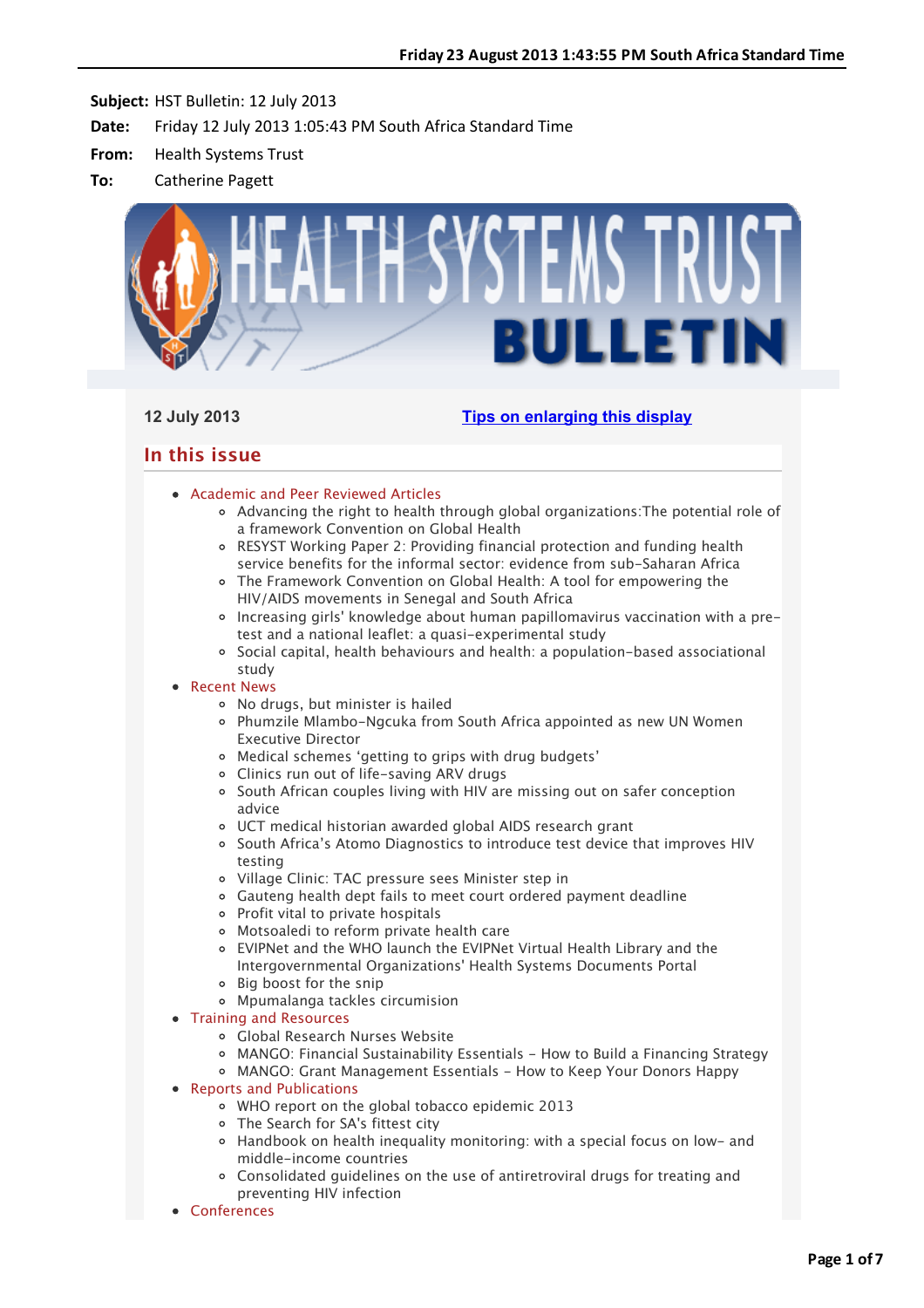- [HISA 2013](applewebdata://B2751FF9-523A-44D4-8B16-A9B639964B17#C_2)
- [UCT Rehabilitation Conference 2013](applewebdata://B2751FF9-523A-44D4-8B16-A9B639964B17#C_3)
- [Medical Humanities Conference](applewebdata://B2751FF9-523A-44D4-8B16-A9B639964B17#C_4)
- [PHASA and AFPHA Joint Conference 2013](applewebdata://B2751FF9-523A-44D4-8B16-A9B639964B17#C_5)
- [7th SAHARA Conference 2013](applewebdata://B2751FF9-523A-44D4-8B16-A9B639964B17#C_6)
- [5th Annual Conference of the South African Statistical Association](applewebdata://B2751FF9-523A-44D4-8B16-A9B639964B17#C_7)
- [ICASA Conference 2013](applewebdata://B2751FF9-523A-44D4-8B16-A9B639964B17#C_8)
- [Job Opportunities](applewebdata://B2751FF9-523A-44D4-8B16-A9B639964B17#jobs)
	- [Senior Lecturer and Lecturer: Stellenbosch University](applewebdata://B2751FF9-523A-44D4-8B16-A9B639964B17#J_1)
	- [Associate / Branch Manager: Ibis Reproductive Health](applewebdata://B2751FF9-523A-44D4-8B16-A9B639964B17#J_2)
	- [Fundraiser: Wits Health Consortium](applewebdata://B2751FF9-523A-44D4-8B16-A9B639964B17#J_3)
	- [African Health Placements](applewebdata://B2751FF9-523A-44D4-8B16-A9B639964B17#J_0)

# **Academic and Peer Reviewed Articles**

# **Advancing the right to health through global organizations:The potential role of a framework Convention on Global Health**

*Eric A. Friedman, Lawrence O. Gostin, Kent Buse. Health and Human Rights Volume 15, no. 1. Published: June 2013.*

This article examines how major global health organizations, such as WHO, the Global Fund to Fight AIDS, TB and Malaria, UNAIDS, and GAVI approach human rights concerns, including equality, accountability, and inclusive participation... [Read More »](http://bulletin.hst.org.za//lt.php?id=K09TClZUVQMESlNRAUUHC1NR)

Source: [http://www.hhrjournal.org/wp-content/uploads/sites/13/2013/06/Friedman-FINAL.pdf](http://bulletin.hst.org.za//lt.php?id=K09TClZUVQMESlNRAUUHC1NR) [Accessed: 12 July 2013]

#### **[back to top](applewebdata://B2751FF9-523A-44D4-8B16-A9B639964B17#top)**

# **RESYST Working Paper 2: Providing financial protection and funding health service benefits for the informal sector: evidence from sub-Saharan Africa**

*Chuma, J., Mulupi, S., and McIntyre, D. London School of Hygiene & Tropical Medicine. Published: 2013.*

This paper aims to contribute towards debates on how best to promote financial protection and access to needed health care for those outside the formal employment sector (i.e. those who work in the informal sector, are unemployed or are not economically active) through prepayment funding, with a particular focus on the African context... [Read More »](http://bulletin.hst.org.za//lt.php?id=K09TClZUVQMDSlNRAUUHC1NR)

Source: [http://resyst.lshtm.ac.uk/](http://bulletin.hst.org.za//lt.php?id=K09TClZUVQMDSlNRAUUHC1NR) [Accessed: 12 July 2013]

#### **[back to top](applewebdata://B2751FF9-523A-44D4-8B16-A9B639964B17#top)**

### **The Framework Convention on Global Health: A tool for empowering the HIV/AIDS movements in Senegal and South Africa**

*Ella Scheepers. Health and Human Rights Volume 15, no. 1. Published: June 2013.*

This article aims to contribute to the existing knowledge around a Framework Convention on Global Health (FCGH) from the perspective that any international legal framework conceptualisation on the right to health must involve those whose health is at stake..[. Read More »](http://bulletin.hst.org.za//lt.php?id=K09TClZUVQMHSlNRAUUHC1NR)

Source: [http://www.hhrjournal.org/wp-content/uploads/sites/13/2013/06/Scheepers-FINAL.pdf](http://bulletin.hst.org.za//lt.php?id=K09TClZUVQMHSlNRAUUHC1NR) [Accessed: 12 July 2013]

# **[back to top](applewebdata://B2751FF9-523A-44D4-8B16-A9B639964B17#top)**

#### **Increasing girls' knowledge about human papillomavirus vaccination with a pre-test and a national leaflet: a quasi-experimental study**

*Robine Hofman, Puck AWH Schiffers, Jan Hendrik Richardus, Hein Raat, Inge MCM de Kok, Marjolein van Ballegooijen and Ida J Korfage. BMC Public Health 2013, 13:611. Published: 26 June 2013.*

This study assesses to what extent reading an official information leaflet about HPV contributes to girls' [knowledge levels, and to what extent an increase in knowledge is boosted by a pre-test measurement... Read](http://bulletin.hst.org.za//lt.php?id=K09TClZUVQMGSlNRAUUHC1NR) More »

Source: [http://www.biomedcentral.com/1471-2458/13/611/abstract](http://bulletin.hst.org.za//lt.php?id=K09TClZUVQMGSlNRAUUHC1NR) [Accessed: 12 July 2013]

#### **[back to top](applewebdata://B2751FF9-523A-44D4-8B16-A9B639964B17#top)**

# **Social capital, health behaviours and health: a population-based associational study**

*Tarja Nieminen, Ritva Prättälä, Tuija Martelin, Tommi Härkänen, Markku T Hyyppä, Erkki Alanen and Seppo Koskinen. BMC Public Health 2013, 13:613. Published: 27 June 2013.*

Social capital is associated with health behaviours and health. Our objective was to explore how different dimensions of social capital and health-related behaviours are associated, and whether health behaviours [mediate this association between social capital and self-rated health and psychological well-being...](http://bulletin.hst.org.za//lt.php?id=K09TClZUVQMFSlNRAUUHC1NR) Read More »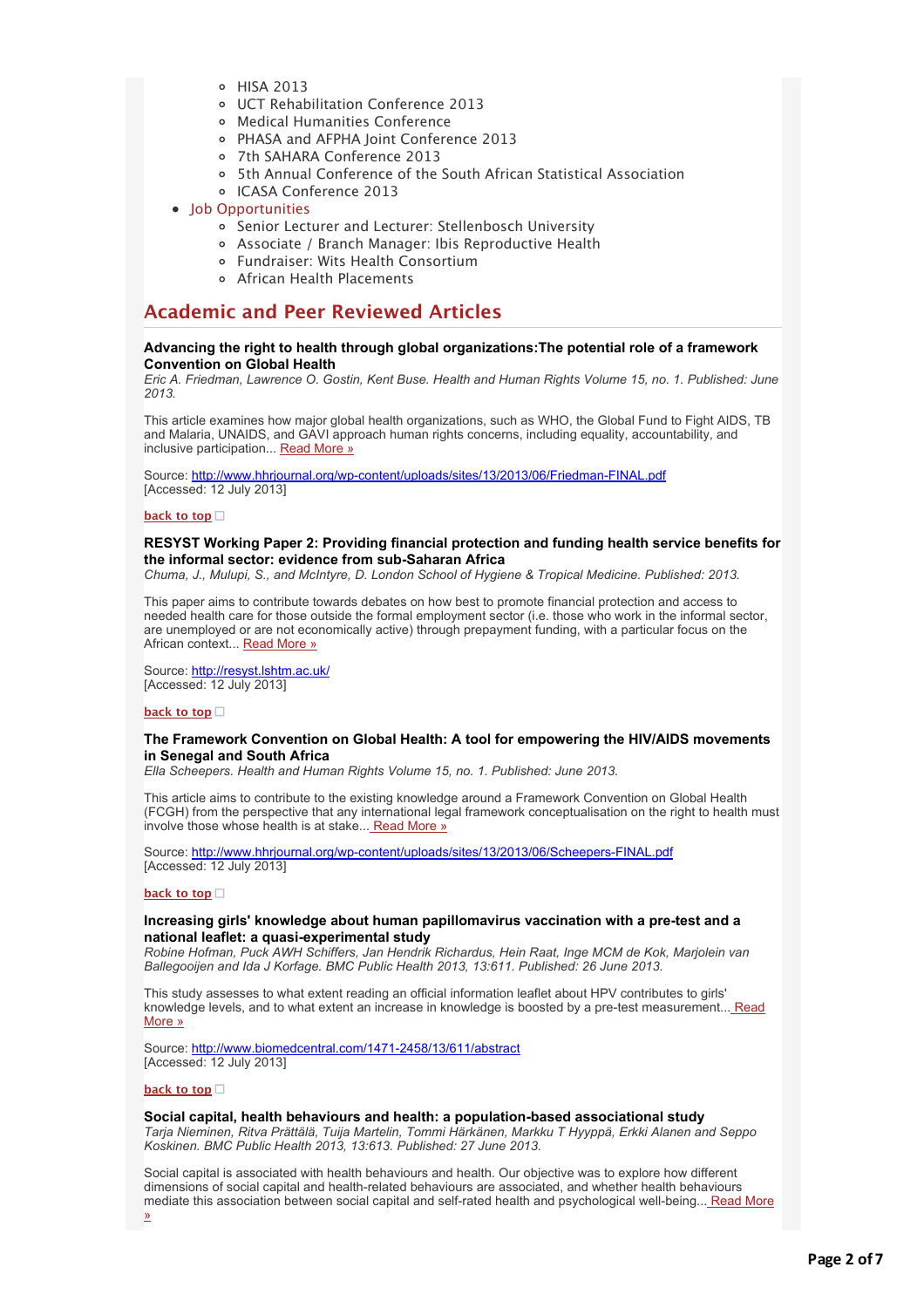Source: [http://www.biomedcentral.com/1471-2458/13/613/abstract](http://bulletin.hst.org.za//lt.php?id=K09TClZUVQMFSlNRAUUHC1NR) [Accessed: 12 July 2013]

**[back to top](applewebdata://B2751FF9-523A-44D4-8B16-A9B639964B17#top)**

# **Recent News**

# **No drugs, but minister is hailed**

*Times Live. Published: 12 July 2013.*

Health Minister Aaron Motsoaledi has been elected chairman of Stop TB, an international organisation that has praised him for his role in fighting the epidemic...[.Read More »](http://bulletin.hst.org.za//lt.php?id=K09TClZUVAQHSlNRAUUHC1NR)

Source: [http://www.timeslive.co.za/thetimes/2013/07/12/no-drugs-but-minister-is-hailed](http://bulletin.hst.org.za//lt.php?id=K09TClZUVAQGSlNRAUUHC1NR) [Accessed: 12 July 2013]

#### **[back to top](applewebdata://B2751FF9-523A-44D4-8B16-A9B639964B17#top)**

#### **Phumzile Mlambo-Ngcuka from South Africa appointed as new UN Women Executive Director** *UN Women. Published: 10 July 2013.*

UN Secretary-General Ban Ki-moon today announced the appointment of Ms. Phumzile Mlambo-Ngcuka from South Africa as the new Executive Director of UN Women, the organization leading UN's work on advancing gender equality and women's rights... Read More »

Source: [http://www.unwomen.org/](http://bulletin.hst.org.za//lt.php?id=K09TClZUVAYASlNRAUUHC1NR) [Accessed: 12 July 2013]

**[back to top](applewebdata://B2751FF9-523A-44D4-8B16-A9B639964B17#top)**

#### **Medical schemes 'getting to grips with drug budgets'**

*Business Day. Published: 10 July 2013.*

Medical schemes are managing their members' claims for medicines much more tightly to try and rein in costs, according to the latest Mediscor review... Read More »

Source: [http://www.bdlive.co.za/business/\[](http://bulletin.hst.org.za//lt.php?id=K09TClZUVQMOSlNRAUUHC1NR)Accessed: 12 July 2013]

#### **[back to top](applewebdata://B2751FF9-523A-44D4-8B16-A9B639964B17#top)**

#### **Clinics run out of life-saving ARV drugs**

*CityPress. Published: 7 July 2013*

Tens of thousands of HIV- positive South Africans are being forced to skip doses of their antiretrovirals (ARVs) as clinics – particularly in Gauteng, KwaZulu-Natal and the Eastern Cape – run out of the life-saving drugs... Read More »

Source: [http://www.citypress.co.za/news/clinics-run-out-of-life-saving-arv-drugs/\[](http://bulletin.hst.org.za//lt.php?id=K09TClZUVQAGSlNRAUUHC1NR)Accessed: 12 July 2013]

#### **[back to top](applewebdata://B2751FF9-523A-44D4-8B16-A9B639964B17#top)**

#### **South African couples living with HIV are missing out on safer conception advice** *Aidsmap. Published: 11 July 2013.*

Clinicians and counsellors may understand the right of people living with HIV to have children, but that doesn't always mean they agree with their choices, according to new research that shows health workers may not be prepared to offer patients and couples living with HIV the best counselling on conception..[.Read More »](http://bulletin.hst.org.za//lt.php?id=K09TClZUVQAFSlNRAUUHC1NR)

Source: [http://www.aidsmap.com/page/2700642/\[](http://bulletin.hst.org.za//lt.php?id=K09TClZUVQAESlNRAUUHC1NR)Accessed: 12 July 2013]

# **[back to top](applewebdata://B2751FF9-523A-44D4-8B16-A9B639964B17#top)**

# **UCT medical historian awarded global AIDS research grant**

*Biz Community. Published: 8 July 2013.*

Dr Rebecca Hodes was awarded the Collaborative Initiative for Paediatric HIV Education and Research (CIPHER) grant on 1 July 2013 at the 7th International AIDS Society Conference... [Read More »](http://bulletin.hst.org.za//lt.php?id=K09TClZUVQADSlNRAUUHC1NR)

Source: [http://www.bizcommunity.com/Article/196/149/96217.html#topstory\[](http://bulletin.hst.org.za//lt.php?id=K09TClZUVQACSlNRAUUHC1NR)Accessed: 12 July 2013]

# **[back to top](applewebdata://B2751FF9-523A-44D4-8B16-A9B639964B17#top)**

# **South Africa's Atomo Diagnostics to introduce test device that improves HIV testing** *Ventures. Published: 4 July 2013*

South Africa healthcare company, Atomo Diagnostics will introduce for use the world's first integrated Rapid blood test which reduces many of the infield errors common with current test kits..[. Read More »](http://bulletin.hst.org.za//lt.php?id=K09TClZUVQAPSlNRAUUHC1NR)

Source: [http://www.ventures-africa.com/\[](http://bulletin.hst.org.za//lt.php?id=K09TClZUVQAOSlNRAUUHC1NR)Accessed: 12 July 2013]

**[back to top](applewebdata://B2751FF9-523A-44D4-8B16-A9B639964B17#top)**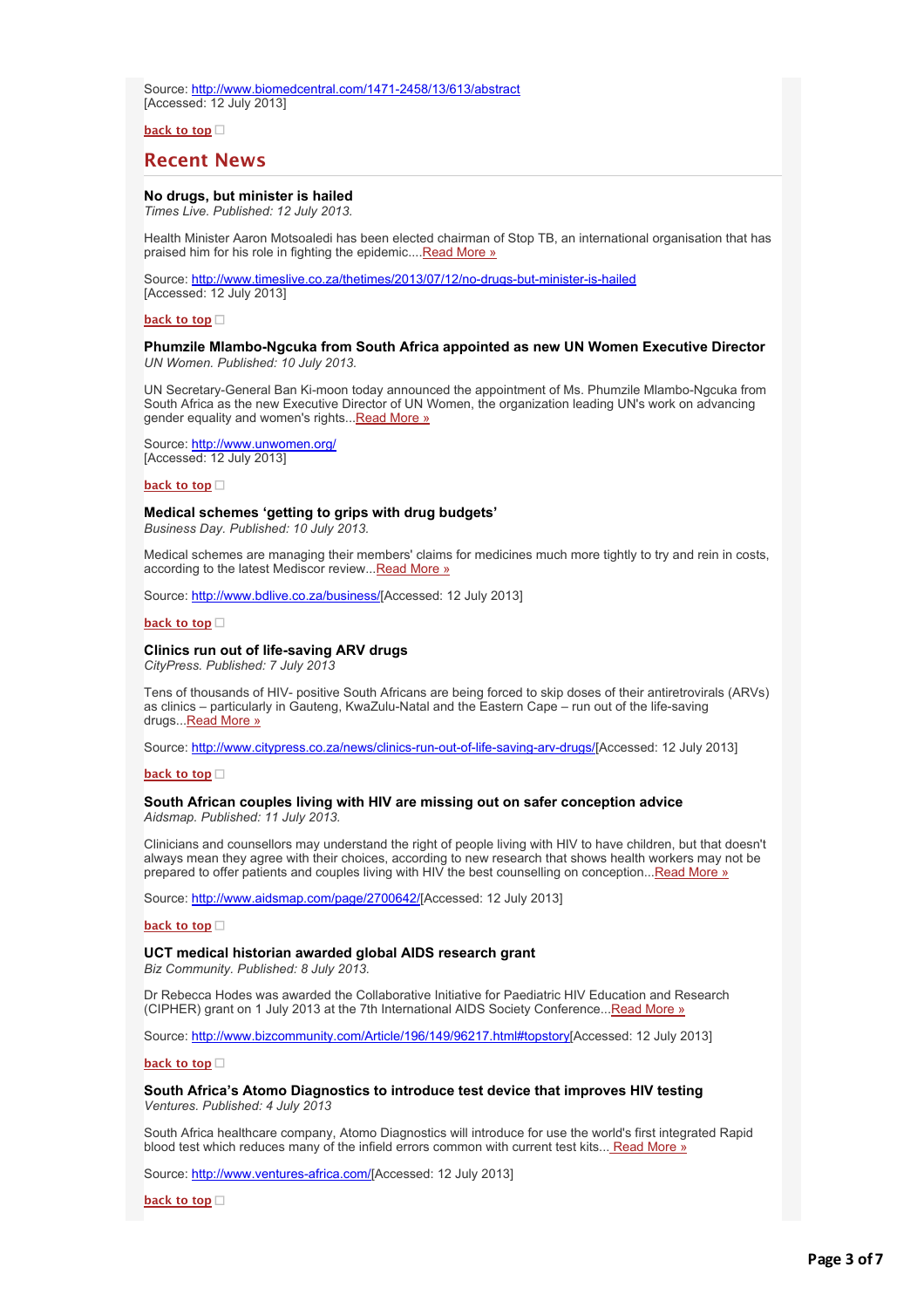#### **Village Clinic: TAC pressure sees minister step in**

*Health-e News. Published: 8 July 2013.*

Ongoing pressure and threatened litigation from the Treatment Action Campaign (TAC) has led to the construction of a temporary clinic in Lusikisiki and confirmed plans to build a permanent state-of-the-art day hospital..[. Read More »](http://bulletin.hst.org.za//lt.php?id=K09TClZUVQEHSlNRAUUHC1NR)

Source: [http://www.health-e.org.za/2013/07/08/village-clinic-tac-pressure/\[](http://bulletin.hst.org.za//lt.php?id=K09TClZUVQEGSlNRAUUHC1NR)Accessed: 12 July 2013]

#### **[back to top](applewebdata://B2751FF9-523A-44D4-8B16-A9B639964B17#top)**

#### **Gauteng health dept fails to meet court ordered payment deadline**

*Mail&Guardian. Published: 27 June 2013.*

The Gauteng health department has until July 13 to pay an interim negligence claim to an amputee or the sheriff of the court will seize its assets... [Read More »](http://bulletin.hst.org.za//lt.php?id=K09TClZUVQEFSlNRAUUHC1NR)

[Source: http://mg.co.za/article/2013-06-27-gauteng-health-dept-fails-to-meet-court-ordered-payment](http://bulletin.hst.org.za//lt.php?id=K09TClZUVQEESlNRAUUHC1NR)deadline/[Accessed: 12 July 2013]

#### **[back to top](applewebdata://B2751FF9-523A-44D4-8B16-A9B639964B17#top)**

#### **Profit vital to private hospitals**

*Mail&Guardian. Published: 5 July 2013.*

With reference to the recent article titled "Hospitals – they're making a killing", Mediclinic would like to address a few fundamental aspects of private healthcare costs... [Read More »](http://bulletin.hst.org.za//lt.php?id=K09TClZUVQEDSlNRAUUHC1NR)

Source: [http://mg.co.za/article/2013-07-05-00-profit-vital-to-private-hospitals\[](http://bulletin.hst.org.za//lt.php?id=K09TClZUVQECSlNRAUUHC1NR)Accessed: 12 July 2013]

#### **[back to top](applewebdata://B2751FF9-523A-44D4-8B16-A9B639964B17#top)**

#### **Motsoaledi to reform private health care**

*Financial Mail. Published: 4 July 2013.*

Health Minister Aaron Motsoaledi has vowed to reform the private health care system to bring down costs. Andile Makholwa examines the challenges he is up against, as there's no agreement on what needs to change... [Read More »](http://bulletin.hst.org.za//lt.php?id=K09TClZUVQEBSlNRAUUHC1NR)

Source: [http://www.fm.co.za/fm/CoverStory/2013/07/04/motsoaledi-to-reform-private-health-care\[](http://bulletin.hst.org.za//lt.php?id=K09TClZUVQEASlNRAUUHC1NR)Accessed: 12 July 2013]

#### **[back to top](applewebdata://B2751FF9-523A-44D4-8B16-A9B639964B17#top)**

# **EVIPNet and the WHO launch the EVIPNet Virtual Health Library and the Intergovernmental Organizations' Health Systems Documents Portal**

*EVIPNet. Published: 4 July 2013.*

The EVIPNet event at the 66th WHA will launch the EVIPNet Virtual Health Library, to support country teams in evidence-informed health policy-making... [Read More »](http://bulletin.hst.org.za//lt.php?id=K09TClZUVQEPSlNRAUUHC1NR)

Source: [http://global.evipnet.org/\[](http://bulletin.hst.org.za//lt.php?id=K09TClZUVAYOSlNRAUUHC1NR)Accessed: 12 July 2013]

#### **[back to top](applewebdata://B2751FF9-523A-44D4-8B16-A9B639964B17#top)**

**Big boost for the snip** *Health-e News. Published: 2 July 2013.*

The US government will give South Africa R100-million to expand its medical male circumcision programme, US Global AIDS Co-ordinator, Ambassodor Eric Goosby announced... [Read More »](http://bulletin.hst.org.za//lt.php?id=K09TClZUVQ4HSlNRAUUHC1NR)

Source: [http://www.health-e.org.za/2013/07/02/big-boost-for-the-snip/](http://bulletin.hst.org.za//lt.php?id=K09TClZUVQ4GSlNRAUUHC1NR) [Accessed: 12 July 2013]

**[back to top](applewebdata://B2751FF9-523A-44D4-8B16-A9B639964B17#top)**

#### **Mpumalanga tackles circumision**

*Health-e News. Published: 28 June 2013.*

The South African Nursing Council (SANC) has given the Mpumalanga Department of Health permission to allow professional nurses to perform Medical Male Circumcision under the supervision of a medical doctor... [Read More »](http://bulletin.hst.org.za//lt.php?id=K09TClZUVQ4FSlNRAUUHC1NR)

Source: [http://www.health-e.org.za/2013/06/28/mpumalanga-tackles-circumision/\[](http://bulletin.hst.org.za//lt.php?id=K09TClZUVQ4ESlNRAUUHC1NR)Accessed: 12 July 2013]

#### **[back to top](applewebdata://B2751FF9-523A-44D4-8B16-A9B639964B17#top)**

# **Training and Resources**

# **Global Research Nurses Website**

*Global Health Network*

Global Research Nurses is a free network for all nurses with an interest in research. The aim is to give support,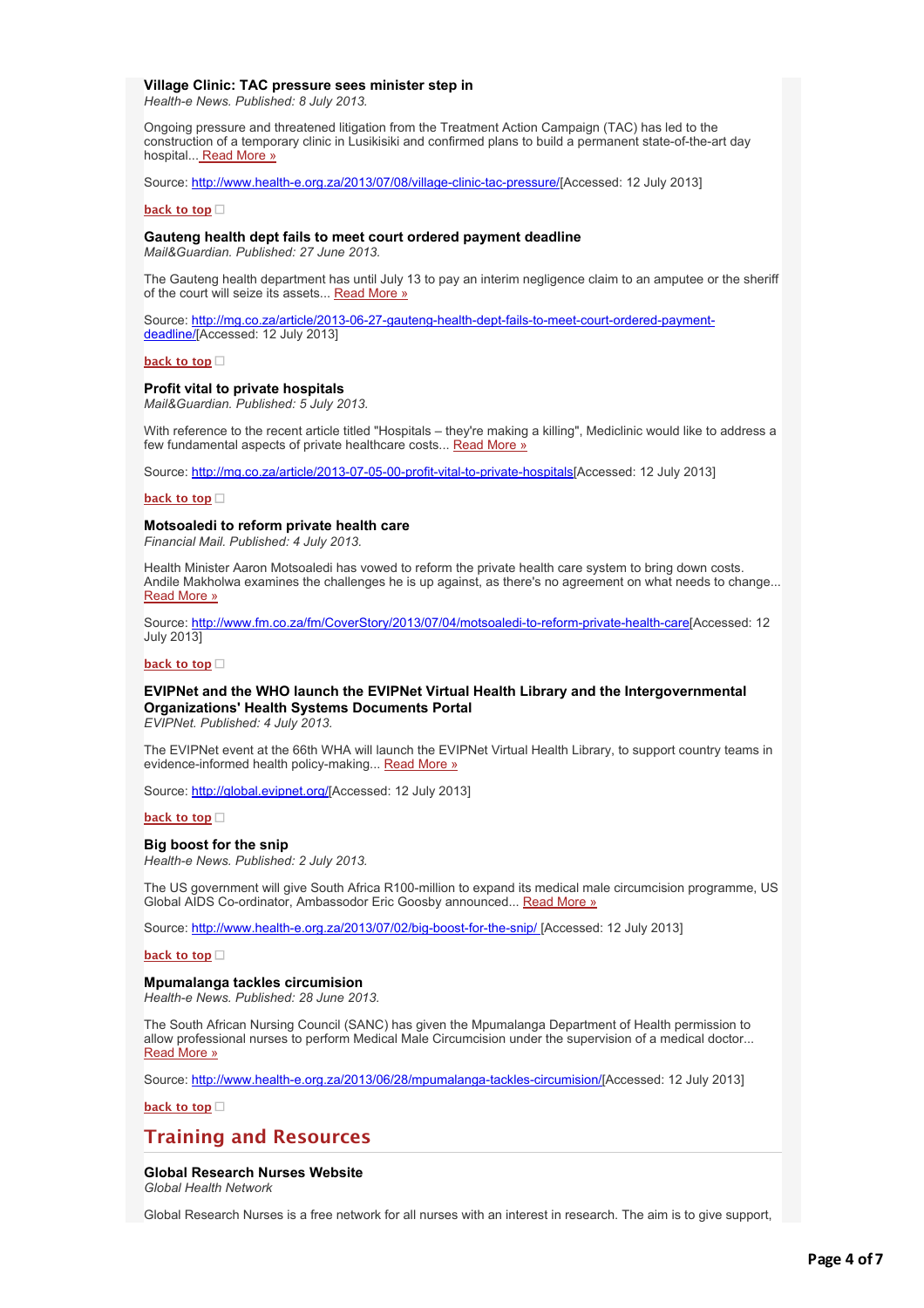guidance, information and peer support needed to conduct your role and enhance your career as a nurse working in research. [Click Here>>](http://bulletin.hst.org.za//lt.php?id=K09TClZUVAcHSlNRAUUHC1NR)

# **[back to top](applewebdata://B2751FF9-523A-44D4-8B16-A9B639964B17#top)**

# **MANGO: Financial Sustainability Essentials - How to Build a Financing Strategy**

*Where: Pretoria, South Africa When: 29-30 July 2013*

This course is aimed at managers of small to medium-sized NGOs and those responsible for strategic financial management, including Board members. It is also suitable for international NGO programme managers who advise local partners on how to plan for financial sustainability. [Click Here>>](http://bulletin.hst.org.za//lt.php?id=K09TClZUVAcGSlNRAUUHC1NR)

#### **[back to top](applewebdata://B2751FF9-523A-44D4-8B16-A9B639964B17#top)**

# **MANGO: Grant Management Essentials - How to Keep Your Donors Happy**

*Where: Pretoria, South Africa When: 31 July 2013 to 1 August 2013*

This two-day course will equip participants with the skills and confidence to manage multiple donor-funded projects. Participants will learn about key responsibilities of grant management, how to assess the terms and conditions in grant agreements and how to manage key relationships[. Click Here>>](http://bulletin.hst.org.za//lt.php?id=K09TClZUVAcFSlNRAUUHC1NR)

#### **[back to top](applewebdata://B2751FF9-523A-44D4-8B16-A9B639964B17#top)**

# **Reports and Publications**

# **WHO report on the global tobacco epidemic 2013**

*World Health Organization. Published: 2013.*

The continued success in global tobacco control is detailed in this year's WHO Report on the Global Tobacco Epidemic, 2013. The fourth in the series, this year's report presents the status of the MPOWER measures, with country-specific data updated and aggregated through 2012[. Click Here»](http://bulletin.hst.org.za//lt.php?id=K09TClZUVQ4PSlNRAUUHC1NR)

#### **[back to top](applewebdata://B2751FF9-523A-44D4-8B16-A9B639964B17#top)**

# **The Search for SA's fittest city**

*Discovery Health. Published: 2013.*

Dr René English, Director of the Health Systems Research Unit at HST, joined a panel of colleagues to determine who is South Africa's fittest city. Where did your city place? [Click Here»](http://bulletin.hst.org.za//lt.php?id=K09TClZUVQ4OSlNRAUUHC1NR)

#### **[back to top](applewebdata://B2751FF9-523A-44D4-8B16-A9B639964B17#top)**

# **Handbook on health inequality monitoring: with a special focus on low- and middle-income countries**

*World Health Organization. Published: 2013.*

The World Health Organization developed the Handbook on health inequality monitoring: with a special focus on low- and middle-income countries to provide an overview for health inequality monitoring within low- and middleincome countries[. Click Here»](http://bulletin.hst.org.za//lt.php?id=K09TClZUVQ8HSlNRAUUHC1NR)

#### **[back to top](applewebdata://B2751FF9-523A-44D4-8B16-A9B639964B17#top)**

# **Consolidated guidelines on the use of antiretroviral drugs for treating and preventing HIV infection**

*World Health Organization. Published: 2013.*

These consolidated guidelines provide guidance on the diagnosis of human immunodeficiency virus (HIV) infection, the care of people living with HIV and the use of antiretroviral (ARV) drugs for treating and preventing HIV infection. [Click Here»](http://bulletin.hst.org.za//lt.php?id=K09TClZUVQ8GSlNRAUUHC1NR)

# **[back to top](applewebdata://B2751FF9-523A-44D4-8B16-A9B639964B17#top)**

# **Conferences**

# **Health Informatics South Africa Conference (HISA) 2013**

*When: 3-5 July 2013 Venue: Nelson Mandela Metropolitan University, Port Elizabeth URL: [http://hisa.nmmu.ac.za](http://bulletin.hst.org.za//lt.php?id=K09TClZUVQ8FSlNRAUUHC1NR)*

A South African Health Informatics Association (SAHIA) event hosted by the Nelson Mandela Metropolitan University (NMMU). The theme of this year's conference is 'Empowering patients and healthcare professionals with information and technologies'.

#### **[back to top](applewebdata://B2751FF9-523A-44D4-8B16-A9B639964B17#top)**

# **UCT Rehabilitation Conference 2013**

*When: 2 - 4 September 2013*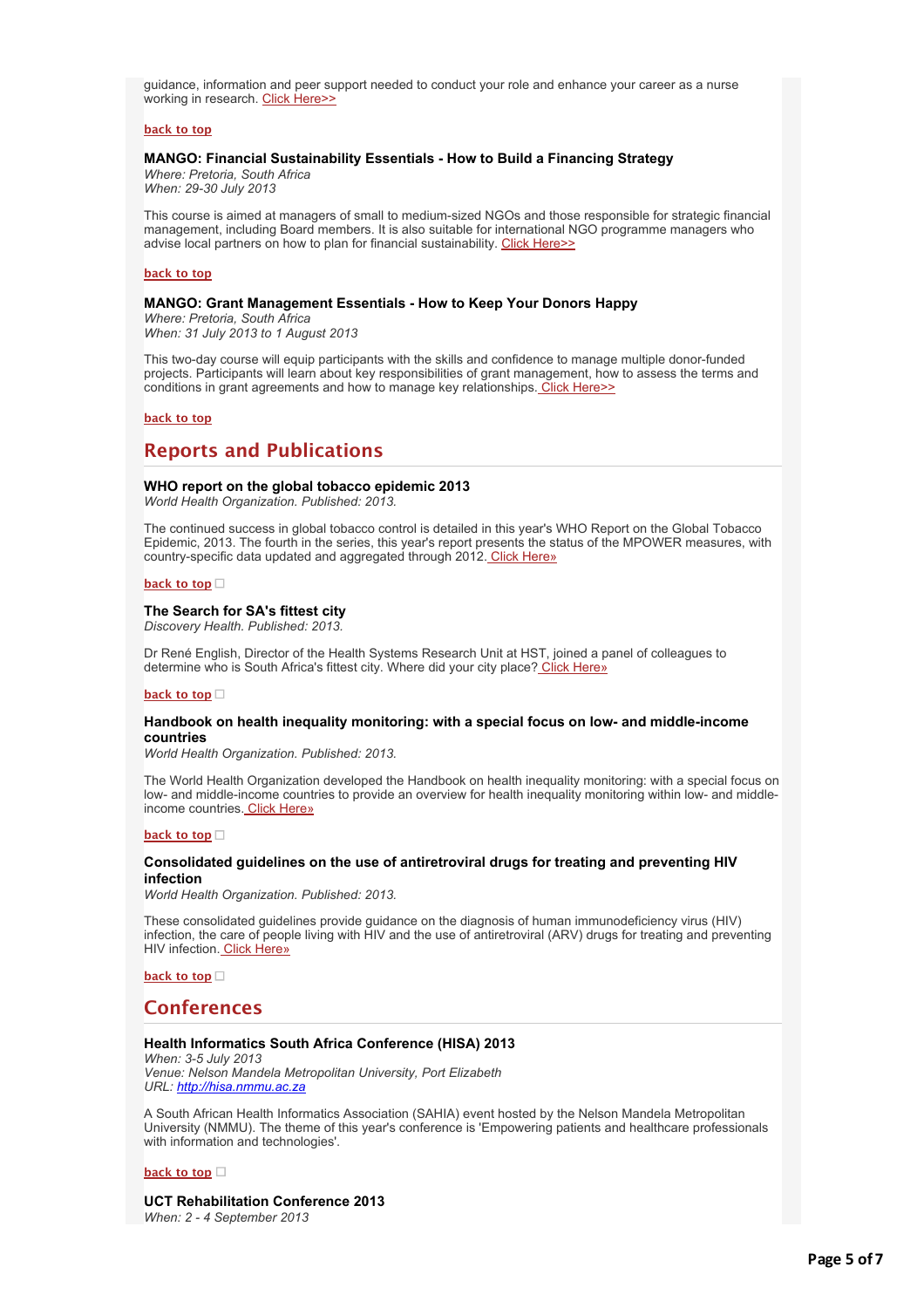*Where: Cape Town URL: [http://rehabconf2013.uct.ac.za/](http://bulletin.hst.org.za//lt.php?id=K09TClZUVQ8ESlNRAUUHC1NR)*

The Department of Health and Rehabilitation Sciences at the University of Cape Town is pleased to announce its first Rehabilitation Research Conference.

#### **[back to top](applewebdata://B2751FF9-523A-44D4-8B16-A9B639964B17#top)**

# **Medical Humanities Conference**

*Medical Humanities Research Group at the Wits Institute for Social and Economic Research (WiSER) When: 2 - 4 September 2013*

*Venue: University of the Witwatersrand, Johannesburg URL: [http://wiserweb.wits.ac.za/](http://bulletin.hst.org.za//lt.php?id=K09TClZUVQ8DSlNRAUUHC1NR)*

The Medical Humanities research group at WiSER invites abstracts of up to 500 words for papers that speak to our broad, inclusive theme of 'Body Knowledge'. We welcome submissions from scholars and practitioners in a wide variety of disciplines, including the arts, literature, film, sociology, anthropology, history, medicine, philosophy, ethics, and psychology. In addition to panel sessions, we are planning a public event which will draw in a wider Johannesburg audience, as well as an art exhibition and film screening.

# **[back to top](applewebdata://B2751FF9-523A-44D4-8B16-A9B639964B17#top)**

# **Joint PHASA and AFPHA Conference 2013**

*Public Health Association of South Africa and the African Federation of Public Health Associations. When: 24 -27 September 2013 Venue: Cape Town International Convention Centre, Cape Town, South Africa*

*URL: [http://www.phasaconference.org.za/](http://bulletin.hst.org.za//lt.php?id=K09TClZUVQ8CSlNRAUUHC1NR)*

The 2013 joint PHASA/AFPHA conference will have as its focus, a scientific debate and discussion on strategies and action needed to move beyond the MDGs and on the public health legacy that we should leave, or want to, leave behind for the future generation.

#### **[back to top](applewebdata://B2751FF9-523A-44D4-8B16-A9B639964B17#top)**

# **7th SAHARA Conference 2013**

*When: 7-10 October 2013 Venue: Dakar, Senegal URL: [http://sahara.org.za/conferences/2013](http://bulletin.hst.org.za//lt.php?id=K09TClZUVQ8BSlNRAUUHC1NR)*

The Social Aspects of HIV and AIDS Research Alliance (SAHARA is an alliance of partners established to conduct, support and use social sciences research to prevent the further spread of HIV and mitigate the impact of its devastation in sub-Saharan Africa. The SAHARA 7 conference theme is "Translating evidence into action: Engaging with communities, policies, human rights, gender, service delivery".

#### **[back to top](applewebdata://B2751FF9-523A-44D4-8B16-A9B639964B17#top)**

# **5th Annual Conference of the South African Statistical Association**

*When: 4-8 November 2013 Venue: Limpopo University, Polokwane, South Africa URL: [http://www.ul.ac.za/conf/sasa2013](http://bulletin.hst.org.za//lt.php?id=K09TClZUVQ8ASlNRAUUHC1NR)*

The South African Statistical Association (SASA), in partnership with the School of Mathematical and Computer Sciences at the University of Limpopo - Turfloop Campus, is calling for papers for the 5th Annual Conference of the South African Statistical Association (SASA2013 Conference).

#### **[back to top](applewebdata://B2751FF9-523A-44D4-8B16-A9B639964B17#top)**

# **ICASA Conference 2013**

*When: 7-11 December 2013 Venue: CTICC, Cape Town, South Africa URL: [http://www.icasa2013southafrica.org/](http://bulletin.hst.org.za//lt.php?id=K09TClZUVAcESlNRAUUHC1NR)*

The ICASA conference remains one of the most important events in the calendar of the year, contributing towards overcoming the HIV and TB epidemics that grip our region.Official 17th ICASA Conference 2013.

# **Job Opportunities**

# **Senior Lecturer and Lecturer**

*Health Systems and Services Research Faculty of Medicine and Health Sciences of Stellenbosch University Closing Date: 21 July 2013 Please view our website for more details [http://www.hst.org.za](http://bulletin.hst.org.za//lt.php?id=K09TClZUVAQFSlNRAUUHC1NR)*

# **Associate / Branch Manager**

*Employer: Ibis Reproductive Health Closing Date: 31 July 2013 Please view our website for more details [http://www.hst.org.za](http://bulletin.hst.org.za//lt.php?id=K09TClZUVAcCSlNRAUUHC1NR)*